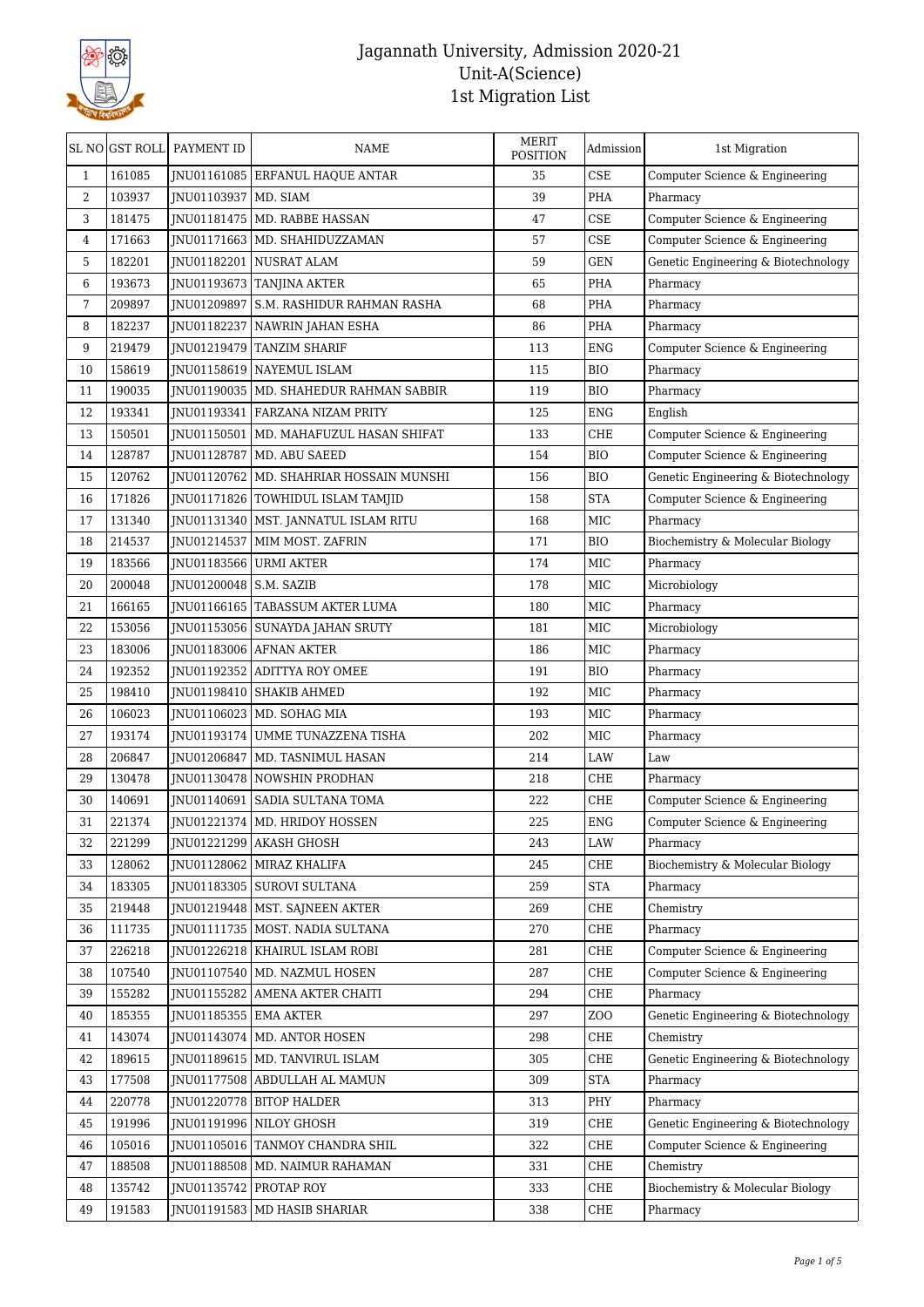

| 204613<br>JNU01204613 RIMA AKTER<br>CHE<br>51<br>340<br>Computer Science & Engineering<br>157574<br>JNU01157574   MAHIRUL ISLAM<br>MAT<br>Computer Science & Engineering<br>52<br>350<br>215973<br>CHE<br>53<br>JNU01215973   MST. UMME HABIBA<br>351<br>Pharmacy<br><b>CHE</b><br>54<br>182510<br>JNU01182510 ESHRAT JAHAN MILE<br>352<br>Pharmacy<br>182879<br>CHE<br>55<br>JNU01182879 TAHMINA AKTER NUPUR<br>356<br>Pharmacy<br>130812<br>JNU01130812 SMRITI SARKAR<br>CHE<br>56<br>361<br>Pharmacy<br>155029<br>57<br>INU01155029 SADIA SABRIN PRIMA<br>362<br>CHE<br>Genetic Engineering & Biotechnology<br>58<br>157410<br>JNU01157410 ANAN SAIYARA<br>GEO<br>364<br>Pharmacy<br>160475<br>59<br>INU01160475 TANZEL AHMED<br>369<br>LAW<br>Pharmacy<br>150646<br>Z <sub>0</sub><br>60<br>JNU01150646   TANJIR AHMED<br>379<br>Pharmacy<br>132617<br>JNU01132617 MD. ELEAS SARKER<br>CHE<br>382<br>Computer Science & Engineering<br>61<br>102120<br>PHY<br>62<br>JNU01102120   SUMAIYARA SULTANA JYOTI<br>395<br>Genetic Engineering & Biotechnology<br>182330<br><b>STA</b><br>63<br>JNU01182330 LAMIA AFRIN ASHA<br>401<br>Pharmacy<br>182638<br>INU01182638 NAZMUN NAHAR SUPTI<br>LAW<br>64<br>403<br>Law<br>190129<br>407<br><b>MAT</b><br>65<br>JNU01190129   MD. NOBEL BIN JASIM<br>Pharmacy<br>220104<br>66<br>JNU01220104 SHUKURON KHANOM<br>408<br><b>MAT</b><br>Pharmacy<br>213304<br>PHY<br>67<br>JNU01213304   IBRAHIM HOWLADAR<br>411<br>Chemistry<br>172391<br>JNU01172391   MD. ARIFUL ISLAM<br>412<br><b>MAT</b><br>Computer Science & Engineering<br>68<br>153201<br>JNU01153201   SABRINA AKTER<br><b>ENG</b><br>69<br>415<br>English<br>153292<br>JNU01153292 TASNIM FAIROZE OISHY<br>MAT<br>70<br>416<br>Computer Science & Engineering<br>167842<br>PHY<br>71<br>JNU01167842   MOHAMMAD ZISHAN<br>419<br>Physics<br>MOHAMMOD MUSFIQUR AHSAN<br>JNU01189708<br>PHY<br>72<br>189708<br>425<br>Pharmacy<br><b>TONMOY</b><br>151128<br>427<br><b>BOT</b><br>73<br>JNU01151128   TERTHO GHOSH<br>Computer Science & Engineering<br><b>STA</b><br>74<br>195100<br>JNU01195100 NUSRAT RAHMAN EIKRA<br>437<br>Pharmacy<br>143525<br><b>ENG</b><br>75<br>JNU01143525   SANOWER HOSSEN SHANTO<br>443<br>Computer Science & Engineering<br><b>STA</b><br>199449<br>76<br>JNU01199449   MD. SADEK MIA<br>445<br>Pharmacy<br>77<br>182283<br>Z <sub>0</sub><br>Genetic Engineering & Biotechnology<br>JNU01182283   SAYMA ISLAM ZERIN<br>451<br>PHY<br>Computer Science & Engineering<br>78<br>182653<br>JNU01182653 TASBIHA BINTE AZIZ<br>456<br>PHY<br>79<br>214581<br>JNU01214581 JANNATUL FERDOUS<br>459<br>Computer Science & Engineering<br>80<br>222989<br>JNU01222989 AL SHAHRIER MAMUN<br><b>MAT</b><br>461<br>Chemistry<br>JNU01178301 SULTANA RAZIA<br>81<br>178301<br>ZOO<br>466<br>Biochemistry & Molecular Biology<br>110529<br>LAW<br>Genetic Engineering & Biotechnology<br>82<br>INU01110529   MD. BAYEZID BOSTAMI<br>471<br>PSY<br>180144<br>Computer Science & Engineering<br>83<br>JNU01180144   MUAMMAR TAZWAR ASFI<br>474<br>141626<br>JNU01141626 PRITI MONDOL<br>477<br><b>MAT</b><br>Genetic Engineering & Biotechnology<br>84<br>222386<br>JNU01222386 ANTOR KUMAR SHIL<br>MAT<br>Computer Science & Engineering<br>85<br>478<br>106421<br>JNU01106421   MD. MOBAROK<br>480<br>LAW<br>86<br>Law<br>227546<br>JNU01227546   MARWA MONIR TOMA<br>483<br>PHY<br>Biochemistry & Molecular Biology<br>87<br>145602<br><b>ENG</b><br>88<br>JNU01145602   MD. TAUFIQUR RAHMAN<br>489<br>English<br>188482<br>JNU01188482   MD. SHUFIQUL ISLAM SHAWON<br>495<br>PHY<br>Computer Science & Engineering<br>89<br>213715<br>JNU01213715   MD. RAFIUL ISLAM<br>PHY<br>Genetic Engineering & Biotechnology<br>90<br>505<br>155635<br>Biochemistry & Molecular Biology<br>JNU01155635 LAMYEA AKTER URME<br>510<br><b>MAT</b><br>91<br>Z <sub>0</sub><br>220348<br>JNU01220348   KHADIZA AKTAR<br>92<br>515<br>Biochemistry & Molecular Biology<br>208735<br>JNU01208735   MEGHLA SAHA PUJA<br>517<br><b>ENG</b><br>93<br>English<br>94<br>167416<br>JNU01167416   NAFISA ANZUM RIFA<br>520<br>LAN<br>Law<br>95<br>108587<br>Z <sub>O</sub> O<br>Genetic Engineering & Biotechnology<br>JNU01108587   MD. SHAMIM AHMMED SAGAR<br>523<br>177746<br><b>BOT</b><br>Computer Science & Engineering<br>96<br>JNU01177746   FAHMIDA SWEETY<br>525<br>97<br>154125<br>JNU01154125   SADIKA AFRIN<br><b>MAT</b><br>Genetic Engineering & Biotechnology<br>533<br><b>MAT</b><br>Computer Science & Engineering<br>98<br>105261<br>JNU01105261   MD. MUSTAKIN<br>548<br>218573<br>JNU01218573 ASHRAD JAHAN MIM<br>Z <sub>O</sub> O<br>Computer Science & Engineering<br>99<br>550 | 50 | 210678 | JNU01210678 PRINCE DAS | 339 | <b>ENG</b> | English |
|---------------------------------------------------------------------------------------------------------------------------------------------------------------------------------------------------------------------------------------------------------------------------------------------------------------------------------------------------------------------------------------------------------------------------------------------------------------------------------------------------------------------------------------------------------------------------------------------------------------------------------------------------------------------------------------------------------------------------------------------------------------------------------------------------------------------------------------------------------------------------------------------------------------------------------------------------------------------------------------------------------------------------------------------------------------------------------------------------------------------------------------------------------------------------------------------------------------------------------------------------------------------------------------------------------------------------------------------------------------------------------------------------------------------------------------------------------------------------------------------------------------------------------------------------------------------------------------------------------------------------------------------------------------------------------------------------------------------------------------------------------------------------------------------------------------------------------------------------------------------------------------------------------------------------------------------------------------------------------------------------------------------------------------------------------------------------------------------------------------------------------------------------------------------------------------------------------------------------------------------------------------------------------------------------------------------------------------------------------------------------------------------------------------------------------------------------------------------------------------------------------------------------------------------------------------------------------------------------------------------------------------------------------------------------------------------------------------------------------------------------------------------------------------------------------------------------------------------------------------------------------------------------------------------------------------------------------------------------------------------------------------------------------------------------------------------------------------------------------------------------------------------------------------------------------------------------------------------------------------------------------------------------------------------------------------------------------------------------------------------------------------------------------------------------------------------------------------------------------------------------------------------------------------------------------------------------------------------------------------------------------------------------------------------------------------------------------------------------------------------------------------------------------------------------------------------------------------------------------------------------------------------------------------------------------------------------------------------------------------------------------------------------------------------------------------------------------------------------------------------------------------------------------------------------------------------------------------------------------------------------------------------------------------------------------------------------------------------------------------------------------------------------------------------------------------------------------------------------------------------------------------------------------------------------------------------------------------------------------------------------------------------------------------------------------------------------|----|--------|------------------------|-----|------------|---------|
|                                                                                                                                                                                                                                                                                                                                                                                                                                                                                                                                                                                                                                                                                                                                                                                                                                                                                                                                                                                                                                                                                                                                                                                                                                                                                                                                                                                                                                                                                                                                                                                                                                                                                                                                                                                                                                                                                                                                                                                                                                                                                                                                                                                                                                                                                                                                                                                                                                                                                                                                                                                                                                                                                                                                                                                                                                                                                                                                                                                                                                                                                                                                                                                                                                                                                                                                                                                                                                                                                                                                                                                                                                                                                                                                                                                                                                                                                                                                                                                                                                                                                                                                                                                                                                                                                                                                                                                                                                                                                                                                                                                                                                                                                                   |    |        |                        |     |            |         |
|                                                                                                                                                                                                                                                                                                                                                                                                                                                                                                                                                                                                                                                                                                                                                                                                                                                                                                                                                                                                                                                                                                                                                                                                                                                                                                                                                                                                                                                                                                                                                                                                                                                                                                                                                                                                                                                                                                                                                                                                                                                                                                                                                                                                                                                                                                                                                                                                                                                                                                                                                                                                                                                                                                                                                                                                                                                                                                                                                                                                                                                                                                                                                                                                                                                                                                                                                                                                                                                                                                                                                                                                                                                                                                                                                                                                                                                                                                                                                                                                                                                                                                                                                                                                                                                                                                                                                                                                                                                                                                                                                                                                                                                                                                   |    |        |                        |     |            |         |
|                                                                                                                                                                                                                                                                                                                                                                                                                                                                                                                                                                                                                                                                                                                                                                                                                                                                                                                                                                                                                                                                                                                                                                                                                                                                                                                                                                                                                                                                                                                                                                                                                                                                                                                                                                                                                                                                                                                                                                                                                                                                                                                                                                                                                                                                                                                                                                                                                                                                                                                                                                                                                                                                                                                                                                                                                                                                                                                                                                                                                                                                                                                                                                                                                                                                                                                                                                                                                                                                                                                                                                                                                                                                                                                                                                                                                                                                                                                                                                                                                                                                                                                                                                                                                                                                                                                                                                                                                                                                                                                                                                                                                                                                                                   |    |        |                        |     |            |         |
|                                                                                                                                                                                                                                                                                                                                                                                                                                                                                                                                                                                                                                                                                                                                                                                                                                                                                                                                                                                                                                                                                                                                                                                                                                                                                                                                                                                                                                                                                                                                                                                                                                                                                                                                                                                                                                                                                                                                                                                                                                                                                                                                                                                                                                                                                                                                                                                                                                                                                                                                                                                                                                                                                                                                                                                                                                                                                                                                                                                                                                                                                                                                                                                                                                                                                                                                                                                                                                                                                                                                                                                                                                                                                                                                                                                                                                                                                                                                                                                                                                                                                                                                                                                                                                                                                                                                                                                                                                                                                                                                                                                                                                                                                                   |    |        |                        |     |            |         |
|                                                                                                                                                                                                                                                                                                                                                                                                                                                                                                                                                                                                                                                                                                                                                                                                                                                                                                                                                                                                                                                                                                                                                                                                                                                                                                                                                                                                                                                                                                                                                                                                                                                                                                                                                                                                                                                                                                                                                                                                                                                                                                                                                                                                                                                                                                                                                                                                                                                                                                                                                                                                                                                                                                                                                                                                                                                                                                                                                                                                                                                                                                                                                                                                                                                                                                                                                                                                                                                                                                                                                                                                                                                                                                                                                                                                                                                                                                                                                                                                                                                                                                                                                                                                                                                                                                                                                                                                                                                                                                                                                                                                                                                                                                   |    |        |                        |     |            |         |
|                                                                                                                                                                                                                                                                                                                                                                                                                                                                                                                                                                                                                                                                                                                                                                                                                                                                                                                                                                                                                                                                                                                                                                                                                                                                                                                                                                                                                                                                                                                                                                                                                                                                                                                                                                                                                                                                                                                                                                                                                                                                                                                                                                                                                                                                                                                                                                                                                                                                                                                                                                                                                                                                                                                                                                                                                                                                                                                                                                                                                                                                                                                                                                                                                                                                                                                                                                                                                                                                                                                                                                                                                                                                                                                                                                                                                                                                                                                                                                                                                                                                                                                                                                                                                                                                                                                                                                                                                                                                                                                                                                                                                                                                                                   |    |        |                        |     |            |         |
|                                                                                                                                                                                                                                                                                                                                                                                                                                                                                                                                                                                                                                                                                                                                                                                                                                                                                                                                                                                                                                                                                                                                                                                                                                                                                                                                                                                                                                                                                                                                                                                                                                                                                                                                                                                                                                                                                                                                                                                                                                                                                                                                                                                                                                                                                                                                                                                                                                                                                                                                                                                                                                                                                                                                                                                                                                                                                                                                                                                                                                                                                                                                                                                                                                                                                                                                                                                                                                                                                                                                                                                                                                                                                                                                                                                                                                                                                                                                                                                                                                                                                                                                                                                                                                                                                                                                                                                                                                                                                                                                                                                                                                                                                                   |    |        |                        |     |            |         |
|                                                                                                                                                                                                                                                                                                                                                                                                                                                                                                                                                                                                                                                                                                                                                                                                                                                                                                                                                                                                                                                                                                                                                                                                                                                                                                                                                                                                                                                                                                                                                                                                                                                                                                                                                                                                                                                                                                                                                                                                                                                                                                                                                                                                                                                                                                                                                                                                                                                                                                                                                                                                                                                                                                                                                                                                                                                                                                                                                                                                                                                                                                                                                                                                                                                                                                                                                                                                                                                                                                                                                                                                                                                                                                                                                                                                                                                                                                                                                                                                                                                                                                                                                                                                                                                                                                                                                                                                                                                                                                                                                                                                                                                                                                   |    |        |                        |     |            |         |
|                                                                                                                                                                                                                                                                                                                                                                                                                                                                                                                                                                                                                                                                                                                                                                                                                                                                                                                                                                                                                                                                                                                                                                                                                                                                                                                                                                                                                                                                                                                                                                                                                                                                                                                                                                                                                                                                                                                                                                                                                                                                                                                                                                                                                                                                                                                                                                                                                                                                                                                                                                                                                                                                                                                                                                                                                                                                                                                                                                                                                                                                                                                                                                                                                                                                                                                                                                                                                                                                                                                                                                                                                                                                                                                                                                                                                                                                                                                                                                                                                                                                                                                                                                                                                                                                                                                                                                                                                                                                                                                                                                                                                                                                                                   |    |        |                        |     |            |         |
|                                                                                                                                                                                                                                                                                                                                                                                                                                                                                                                                                                                                                                                                                                                                                                                                                                                                                                                                                                                                                                                                                                                                                                                                                                                                                                                                                                                                                                                                                                                                                                                                                                                                                                                                                                                                                                                                                                                                                                                                                                                                                                                                                                                                                                                                                                                                                                                                                                                                                                                                                                                                                                                                                                                                                                                                                                                                                                                                                                                                                                                                                                                                                                                                                                                                                                                                                                                                                                                                                                                                                                                                                                                                                                                                                                                                                                                                                                                                                                                                                                                                                                                                                                                                                                                                                                                                                                                                                                                                                                                                                                                                                                                                                                   |    |        |                        |     |            |         |
|                                                                                                                                                                                                                                                                                                                                                                                                                                                                                                                                                                                                                                                                                                                                                                                                                                                                                                                                                                                                                                                                                                                                                                                                                                                                                                                                                                                                                                                                                                                                                                                                                                                                                                                                                                                                                                                                                                                                                                                                                                                                                                                                                                                                                                                                                                                                                                                                                                                                                                                                                                                                                                                                                                                                                                                                                                                                                                                                                                                                                                                                                                                                                                                                                                                                                                                                                                                                                                                                                                                                                                                                                                                                                                                                                                                                                                                                                                                                                                                                                                                                                                                                                                                                                                                                                                                                                                                                                                                                                                                                                                                                                                                                                                   |    |        |                        |     |            |         |
|                                                                                                                                                                                                                                                                                                                                                                                                                                                                                                                                                                                                                                                                                                                                                                                                                                                                                                                                                                                                                                                                                                                                                                                                                                                                                                                                                                                                                                                                                                                                                                                                                                                                                                                                                                                                                                                                                                                                                                                                                                                                                                                                                                                                                                                                                                                                                                                                                                                                                                                                                                                                                                                                                                                                                                                                                                                                                                                                                                                                                                                                                                                                                                                                                                                                                                                                                                                                                                                                                                                                                                                                                                                                                                                                                                                                                                                                                                                                                                                                                                                                                                                                                                                                                                                                                                                                                                                                                                                                                                                                                                                                                                                                                                   |    |        |                        |     |            |         |
|                                                                                                                                                                                                                                                                                                                                                                                                                                                                                                                                                                                                                                                                                                                                                                                                                                                                                                                                                                                                                                                                                                                                                                                                                                                                                                                                                                                                                                                                                                                                                                                                                                                                                                                                                                                                                                                                                                                                                                                                                                                                                                                                                                                                                                                                                                                                                                                                                                                                                                                                                                                                                                                                                                                                                                                                                                                                                                                                                                                                                                                                                                                                                                                                                                                                                                                                                                                                                                                                                                                                                                                                                                                                                                                                                                                                                                                                                                                                                                                                                                                                                                                                                                                                                                                                                                                                                                                                                                                                                                                                                                                                                                                                                                   |    |        |                        |     |            |         |
|                                                                                                                                                                                                                                                                                                                                                                                                                                                                                                                                                                                                                                                                                                                                                                                                                                                                                                                                                                                                                                                                                                                                                                                                                                                                                                                                                                                                                                                                                                                                                                                                                                                                                                                                                                                                                                                                                                                                                                                                                                                                                                                                                                                                                                                                                                                                                                                                                                                                                                                                                                                                                                                                                                                                                                                                                                                                                                                                                                                                                                                                                                                                                                                                                                                                                                                                                                                                                                                                                                                                                                                                                                                                                                                                                                                                                                                                                                                                                                                                                                                                                                                                                                                                                                                                                                                                                                                                                                                                                                                                                                                                                                                                                                   |    |        |                        |     |            |         |
|                                                                                                                                                                                                                                                                                                                                                                                                                                                                                                                                                                                                                                                                                                                                                                                                                                                                                                                                                                                                                                                                                                                                                                                                                                                                                                                                                                                                                                                                                                                                                                                                                                                                                                                                                                                                                                                                                                                                                                                                                                                                                                                                                                                                                                                                                                                                                                                                                                                                                                                                                                                                                                                                                                                                                                                                                                                                                                                                                                                                                                                                                                                                                                                                                                                                                                                                                                                                                                                                                                                                                                                                                                                                                                                                                                                                                                                                                                                                                                                                                                                                                                                                                                                                                                                                                                                                                                                                                                                                                                                                                                                                                                                                                                   |    |        |                        |     |            |         |
|                                                                                                                                                                                                                                                                                                                                                                                                                                                                                                                                                                                                                                                                                                                                                                                                                                                                                                                                                                                                                                                                                                                                                                                                                                                                                                                                                                                                                                                                                                                                                                                                                                                                                                                                                                                                                                                                                                                                                                                                                                                                                                                                                                                                                                                                                                                                                                                                                                                                                                                                                                                                                                                                                                                                                                                                                                                                                                                                                                                                                                                                                                                                                                                                                                                                                                                                                                                                                                                                                                                                                                                                                                                                                                                                                                                                                                                                                                                                                                                                                                                                                                                                                                                                                                                                                                                                                                                                                                                                                                                                                                                                                                                                                                   |    |        |                        |     |            |         |
|                                                                                                                                                                                                                                                                                                                                                                                                                                                                                                                                                                                                                                                                                                                                                                                                                                                                                                                                                                                                                                                                                                                                                                                                                                                                                                                                                                                                                                                                                                                                                                                                                                                                                                                                                                                                                                                                                                                                                                                                                                                                                                                                                                                                                                                                                                                                                                                                                                                                                                                                                                                                                                                                                                                                                                                                                                                                                                                                                                                                                                                                                                                                                                                                                                                                                                                                                                                                                                                                                                                                                                                                                                                                                                                                                                                                                                                                                                                                                                                                                                                                                                                                                                                                                                                                                                                                                                                                                                                                                                                                                                                                                                                                                                   |    |        |                        |     |            |         |
|                                                                                                                                                                                                                                                                                                                                                                                                                                                                                                                                                                                                                                                                                                                                                                                                                                                                                                                                                                                                                                                                                                                                                                                                                                                                                                                                                                                                                                                                                                                                                                                                                                                                                                                                                                                                                                                                                                                                                                                                                                                                                                                                                                                                                                                                                                                                                                                                                                                                                                                                                                                                                                                                                                                                                                                                                                                                                                                                                                                                                                                                                                                                                                                                                                                                                                                                                                                                                                                                                                                                                                                                                                                                                                                                                                                                                                                                                                                                                                                                                                                                                                                                                                                                                                                                                                                                                                                                                                                                                                                                                                                                                                                                                                   |    |        |                        |     |            |         |
|                                                                                                                                                                                                                                                                                                                                                                                                                                                                                                                                                                                                                                                                                                                                                                                                                                                                                                                                                                                                                                                                                                                                                                                                                                                                                                                                                                                                                                                                                                                                                                                                                                                                                                                                                                                                                                                                                                                                                                                                                                                                                                                                                                                                                                                                                                                                                                                                                                                                                                                                                                                                                                                                                                                                                                                                                                                                                                                                                                                                                                                                                                                                                                                                                                                                                                                                                                                                                                                                                                                                                                                                                                                                                                                                                                                                                                                                                                                                                                                                                                                                                                                                                                                                                                                                                                                                                                                                                                                                                                                                                                                                                                                                                                   |    |        |                        |     |            |         |
|                                                                                                                                                                                                                                                                                                                                                                                                                                                                                                                                                                                                                                                                                                                                                                                                                                                                                                                                                                                                                                                                                                                                                                                                                                                                                                                                                                                                                                                                                                                                                                                                                                                                                                                                                                                                                                                                                                                                                                                                                                                                                                                                                                                                                                                                                                                                                                                                                                                                                                                                                                                                                                                                                                                                                                                                                                                                                                                                                                                                                                                                                                                                                                                                                                                                                                                                                                                                                                                                                                                                                                                                                                                                                                                                                                                                                                                                                                                                                                                                                                                                                                                                                                                                                                                                                                                                                                                                                                                                                                                                                                                                                                                                                                   |    |        |                        |     |            |         |
|                                                                                                                                                                                                                                                                                                                                                                                                                                                                                                                                                                                                                                                                                                                                                                                                                                                                                                                                                                                                                                                                                                                                                                                                                                                                                                                                                                                                                                                                                                                                                                                                                                                                                                                                                                                                                                                                                                                                                                                                                                                                                                                                                                                                                                                                                                                                                                                                                                                                                                                                                                                                                                                                                                                                                                                                                                                                                                                                                                                                                                                                                                                                                                                                                                                                                                                                                                                                                                                                                                                                                                                                                                                                                                                                                                                                                                                                                                                                                                                                                                                                                                                                                                                                                                                                                                                                                                                                                                                                                                                                                                                                                                                                                                   |    |        |                        |     |            |         |
|                                                                                                                                                                                                                                                                                                                                                                                                                                                                                                                                                                                                                                                                                                                                                                                                                                                                                                                                                                                                                                                                                                                                                                                                                                                                                                                                                                                                                                                                                                                                                                                                                                                                                                                                                                                                                                                                                                                                                                                                                                                                                                                                                                                                                                                                                                                                                                                                                                                                                                                                                                                                                                                                                                                                                                                                                                                                                                                                                                                                                                                                                                                                                                                                                                                                                                                                                                                                                                                                                                                                                                                                                                                                                                                                                                                                                                                                                                                                                                                                                                                                                                                                                                                                                                                                                                                                                                                                                                                                                                                                                                                                                                                                                                   |    |        |                        |     |            |         |
|                                                                                                                                                                                                                                                                                                                                                                                                                                                                                                                                                                                                                                                                                                                                                                                                                                                                                                                                                                                                                                                                                                                                                                                                                                                                                                                                                                                                                                                                                                                                                                                                                                                                                                                                                                                                                                                                                                                                                                                                                                                                                                                                                                                                                                                                                                                                                                                                                                                                                                                                                                                                                                                                                                                                                                                                                                                                                                                                                                                                                                                                                                                                                                                                                                                                                                                                                                                                                                                                                                                                                                                                                                                                                                                                                                                                                                                                                                                                                                                                                                                                                                                                                                                                                                                                                                                                                                                                                                                                                                                                                                                                                                                                                                   |    |        |                        |     |            |         |
|                                                                                                                                                                                                                                                                                                                                                                                                                                                                                                                                                                                                                                                                                                                                                                                                                                                                                                                                                                                                                                                                                                                                                                                                                                                                                                                                                                                                                                                                                                                                                                                                                                                                                                                                                                                                                                                                                                                                                                                                                                                                                                                                                                                                                                                                                                                                                                                                                                                                                                                                                                                                                                                                                                                                                                                                                                                                                                                                                                                                                                                                                                                                                                                                                                                                                                                                                                                                                                                                                                                                                                                                                                                                                                                                                                                                                                                                                                                                                                                                                                                                                                                                                                                                                                                                                                                                                                                                                                                                                                                                                                                                                                                                                                   |    |        |                        |     |            |         |
|                                                                                                                                                                                                                                                                                                                                                                                                                                                                                                                                                                                                                                                                                                                                                                                                                                                                                                                                                                                                                                                                                                                                                                                                                                                                                                                                                                                                                                                                                                                                                                                                                                                                                                                                                                                                                                                                                                                                                                                                                                                                                                                                                                                                                                                                                                                                                                                                                                                                                                                                                                                                                                                                                                                                                                                                                                                                                                                                                                                                                                                                                                                                                                                                                                                                                                                                                                                                                                                                                                                                                                                                                                                                                                                                                                                                                                                                                                                                                                                                                                                                                                                                                                                                                                                                                                                                                                                                                                                                                                                                                                                                                                                                                                   |    |        |                        |     |            |         |
|                                                                                                                                                                                                                                                                                                                                                                                                                                                                                                                                                                                                                                                                                                                                                                                                                                                                                                                                                                                                                                                                                                                                                                                                                                                                                                                                                                                                                                                                                                                                                                                                                                                                                                                                                                                                                                                                                                                                                                                                                                                                                                                                                                                                                                                                                                                                                                                                                                                                                                                                                                                                                                                                                                                                                                                                                                                                                                                                                                                                                                                                                                                                                                                                                                                                                                                                                                                                                                                                                                                                                                                                                                                                                                                                                                                                                                                                                                                                                                                                                                                                                                                                                                                                                                                                                                                                                                                                                                                                                                                                                                                                                                                                                                   |    |        |                        |     |            |         |
|                                                                                                                                                                                                                                                                                                                                                                                                                                                                                                                                                                                                                                                                                                                                                                                                                                                                                                                                                                                                                                                                                                                                                                                                                                                                                                                                                                                                                                                                                                                                                                                                                                                                                                                                                                                                                                                                                                                                                                                                                                                                                                                                                                                                                                                                                                                                                                                                                                                                                                                                                                                                                                                                                                                                                                                                                                                                                                                                                                                                                                                                                                                                                                                                                                                                                                                                                                                                                                                                                                                                                                                                                                                                                                                                                                                                                                                                                                                                                                                                                                                                                                                                                                                                                                                                                                                                                                                                                                                                                                                                                                                                                                                                                                   |    |        |                        |     |            |         |
|                                                                                                                                                                                                                                                                                                                                                                                                                                                                                                                                                                                                                                                                                                                                                                                                                                                                                                                                                                                                                                                                                                                                                                                                                                                                                                                                                                                                                                                                                                                                                                                                                                                                                                                                                                                                                                                                                                                                                                                                                                                                                                                                                                                                                                                                                                                                                                                                                                                                                                                                                                                                                                                                                                                                                                                                                                                                                                                                                                                                                                                                                                                                                                                                                                                                                                                                                                                                                                                                                                                                                                                                                                                                                                                                                                                                                                                                                                                                                                                                                                                                                                                                                                                                                                                                                                                                                                                                                                                                                                                                                                                                                                                                                                   |    |        |                        |     |            |         |
|                                                                                                                                                                                                                                                                                                                                                                                                                                                                                                                                                                                                                                                                                                                                                                                                                                                                                                                                                                                                                                                                                                                                                                                                                                                                                                                                                                                                                                                                                                                                                                                                                                                                                                                                                                                                                                                                                                                                                                                                                                                                                                                                                                                                                                                                                                                                                                                                                                                                                                                                                                                                                                                                                                                                                                                                                                                                                                                                                                                                                                                                                                                                                                                                                                                                                                                                                                                                                                                                                                                                                                                                                                                                                                                                                                                                                                                                                                                                                                                                                                                                                                                                                                                                                                                                                                                                                                                                                                                                                                                                                                                                                                                                                                   |    |        |                        |     |            |         |
|                                                                                                                                                                                                                                                                                                                                                                                                                                                                                                                                                                                                                                                                                                                                                                                                                                                                                                                                                                                                                                                                                                                                                                                                                                                                                                                                                                                                                                                                                                                                                                                                                                                                                                                                                                                                                                                                                                                                                                                                                                                                                                                                                                                                                                                                                                                                                                                                                                                                                                                                                                                                                                                                                                                                                                                                                                                                                                                                                                                                                                                                                                                                                                                                                                                                                                                                                                                                                                                                                                                                                                                                                                                                                                                                                                                                                                                                                                                                                                                                                                                                                                                                                                                                                                                                                                                                                                                                                                                                                                                                                                                                                                                                                                   |    |        |                        |     |            |         |
|                                                                                                                                                                                                                                                                                                                                                                                                                                                                                                                                                                                                                                                                                                                                                                                                                                                                                                                                                                                                                                                                                                                                                                                                                                                                                                                                                                                                                                                                                                                                                                                                                                                                                                                                                                                                                                                                                                                                                                                                                                                                                                                                                                                                                                                                                                                                                                                                                                                                                                                                                                                                                                                                                                                                                                                                                                                                                                                                                                                                                                                                                                                                                                                                                                                                                                                                                                                                                                                                                                                                                                                                                                                                                                                                                                                                                                                                                                                                                                                                                                                                                                                                                                                                                                                                                                                                                                                                                                                                                                                                                                                                                                                                                                   |    |        |                        |     |            |         |
|                                                                                                                                                                                                                                                                                                                                                                                                                                                                                                                                                                                                                                                                                                                                                                                                                                                                                                                                                                                                                                                                                                                                                                                                                                                                                                                                                                                                                                                                                                                                                                                                                                                                                                                                                                                                                                                                                                                                                                                                                                                                                                                                                                                                                                                                                                                                                                                                                                                                                                                                                                                                                                                                                                                                                                                                                                                                                                                                                                                                                                                                                                                                                                                                                                                                                                                                                                                                                                                                                                                                                                                                                                                                                                                                                                                                                                                                                                                                                                                                                                                                                                                                                                                                                                                                                                                                                                                                                                                                                                                                                                                                                                                                                                   |    |        |                        |     |            |         |
|                                                                                                                                                                                                                                                                                                                                                                                                                                                                                                                                                                                                                                                                                                                                                                                                                                                                                                                                                                                                                                                                                                                                                                                                                                                                                                                                                                                                                                                                                                                                                                                                                                                                                                                                                                                                                                                                                                                                                                                                                                                                                                                                                                                                                                                                                                                                                                                                                                                                                                                                                                                                                                                                                                                                                                                                                                                                                                                                                                                                                                                                                                                                                                                                                                                                                                                                                                                                                                                                                                                                                                                                                                                                                                                                                                                                                                                                                                                                                                                                                                                                                                                                                                                                                                                                                                                                                                                                                                                                                                                                                                                                                                                                                                   |    |        |                        |     |            |         |
|                                                                                                                                                                                                                                                                                                                                                                                                                                                                                                                                                                                                                                                                                                                                                                                                                                                                                                                                                                                                                                                                                                                                                                                                                                                                                                                                                                                                                                                                                                                                                                                                                                                                                                                                                                                                                                                                                                                                                                                                                                                                                                                                                                                                                                                                                                                                                                                                                                                                                                                                                                                                                                                                                                                                                                                                                                                                                                                                                                                                                                                                                                                                                                                                                                                                                                                                                                                                                                                                                                                                                                                                                                                                                                                                                                                                                                                                                                                                                                                                                                                                                                                                                                                                                                                                                                                                                                                                                                                                                                                                                                                                                                                                                                   |    |        |                        |     |            |         |
|                                                                                                                                                                                                                                                                                                                                                                                                                                                                                                                                                                                                                                                                                                                                                                                                                                                                                                                                                                                                                                                                                                                                                                                                                                                                                                                                                                                                                                                                                                                                                                                                                                                                                                                                                                                                                                                                                                                                                                                                                                                                                                                                                                                                                                                                                                                                                                                                                                                                                                                                                                                                                                                                                                                                                                                                                                                                                                                                                                                                                                                                                                                                                                                                                                                                                                                                                                                                                                                                                                                                                                                                                                                                                                                                                                                                                                                                                                                                                                                                                                                                                                                                                                                                                                                                                                                                                                                                                                                                                                                                                                                                                                                                                                   |    |        |                        |     |            |         |
|                                                                                                                                                                                                                                                                                                                                                                                                                                                                                                                                                                                                                                                                                                                                                                                                                                                                                                                                                                                                                                                                                                                                                                                                                                                                                                                                                                                                                                                                                                                                                                                                                                                                                                                                                                                                                                                                                                                                                                                                                                                                                                                                                                                                                                                                                                                                                                                                                                                                                                                                                                                                                                                                                                                                                                                                                                                                                                                                                                                                                                                                                                                                                                                                                                                                                                                                                                                                                                                                                                                                                                                                                                                                                                                                                                                                                                                                                                                                                                                                                                                                                                                                                                                                                                                                                                                                                                                                                                                                                                                                                                                                                                                                                                   |    |        |                        |     |            |         |
|                                                                                                                                                                                                                                                                                                                                                                                                                                                                                                                                                                                                                                                                                                                                                                                                                                                                                                                                                                                                                                                                                                                                                                                                                                                                                                                                                                                                                                                                                                                                                                                                                                                                                                                                                                                                                                                                                                                                                                                                                                                                                                                                                                                                                                                                                                                                                                                                                                                                                                                                                                                                                                                                                                                                                                                                                                                                                                                                                                                                                                                                                                                                                                                                                                                                                                                                                                                                                                                                                                                                                                                                                                                                                                                                                                                                                                                                                                                                                                                                                                                                                                                                                                                                                                                                                                                                                                                                                                                                                                                                                                                                                                                                                                   |    |        |                        |     |            |         |
|                                                                                                                                                                                                                                                                                                                                                                                                                                                                                                                                                                                                                                                                                                                                                                                                                                                                                                                                                                                                                                                                                                                                                                                                                                                                                                                                                                                                                                                                                                                                                                                                                                                                                                                                                                                                                                                                                                                                                                                                                                                                                                                                                                                                                                                                                                                                                                                                                                                                                                                                                                                                                                                                                                                                                                                                                                                                                                                                                                                                                                                                                                                                                                                                                                                                                                                                                                                                                                                                                                                                                                                                                                                                                                                                                                                                                                                                                                                                                                                                                                                                                                                                                                                                                                                                                                                                                                                                                                                                                                                                                                                                                                                                                                   |    |        |                        |     |            |         |
|                                                                                                                                                                                                                                                                                                                                                                                                                                                                                                                                                                                                                                                                                                                                                                                                                                                                                                                                                                                                                                                                                                                                                                                                                                                                                                                                                                                                                                                                                                                                                                                                                                                                                                                                                                                                                                                                                                                                                                                                                                                                                                                                                                                                                                                                                                                                                                                                                                                                                                                                                                                                                                                                                                                                                                                                                                                                                                                                                                                                                                                                                                                                                                                                                                                                                                                                                                                                                                                                                                                                                                                                                                                                                                                                                                                                                                                                                                                                                                                                                                                                                                                                                                                                                                                                                                                                                                                                                                                                                                                                                                                                                                                                                                   |    |        |                        |     |            |         |
|                                                                                                                                                                                                                                                                                                                                                                                                                                                                                                                                                                                                                                                                                                                                                                                                                                                                                                                                                                                                                                                                                                                                                                                                                                                                                                                                                                                                                                                                                                                                                                                                                                                                                                                                                                                                                                                                                                                                                                                                                                                                                                                                                                                                                                                                                                                                                                                                                                                                                                                                                                                                                                                                                                                                                                                                                                                                                                                                                                                                                                                                                                                                                                                                                                                                                                                                                                                                                                                                                                                                                                                                                                                                                                                                                                                                                                                                                                                                                                                                                                                                                                                                                                                                                                                                                                                                                                                                                                                                                                                                                                                                                                                                                                   |    |        |                        |     |            |         |
|                                                                                                                                                                                                                                                                                                                                                                                                                                                                                                                                                                                                                                                                                                                                                                                                                                                                                                                                                                                                                                                                                                                                                                                                                                                                                                                                                                                                                                                                                                                                                                                                                                                                                                                                                                                                                                                                                                                                                                                                                                                                                                                                                                                                                                                                                                                                                                                                                                                                                                                                                                                                                                                                                                                                                                                                                                                                                                                                                                                                                                                                                                                                                                                                                                                                                                                                                                                                                                                                                                                                                                                                                                                                                                                                                                                                                                                                                                                                                                                                                                                                                                                                                                                                                                                                                                                                                                                                                                                                                                                                                                                                                                                                                                   |    |        |                        |     |            |         |
|                                                                                                                                                                                                                                                                                                                                                                                                                                                                                                                                                                                                                                                                                                                                                                                                                                                                                                                                                                                                                                                                                                                                                                                                                                                                                                                                                                                                                                                                                                                                                                                                                                                                                                                                                                                                                                                                                                                                                                                                                                                                                                                                                                                                                                                                                                                                                                                                                                                                                                                                                                                                                                                                                                                                                                                                                                                                                                                                                                                                                                                                                                                                                                                                                                                                                                                                                                                                                                                                                                                                                                                                                                                                                                                                                                                                                                                                                                                                                                                                                                                                                                                                                                                                                                                                                                                                                                                                                                                                                                                                                                                                                                                                                                   |    |        |                        |     |            |         |
|                                                                                                                                                                                                                                                                                                                                                                                                                                                                                                                                                                                                                                                                                                                                                                                                                                                                                                                                                                                                                                                                                                                                                                                                                                                                                                                                                                                                                                                                                                                                                                                                                                                                                                                                                                                                                                                                                                                                                                                                                                                                                                                                                                                                                                                                                                                                                                                                                                                                                                                                                                                                                                                                                                                                                                                                                                                                                                                                                                                                                                                                                                                                                                                                                                                                                                                                                                                                                                                                                                                                                                                                                                                                                                                                                                                                                                                                                                                                                                                                                                                                                                                                                                                                                                                                                                                                                                                                                                                                                                                                                                                                                                                                                                   |    |        |                        |     |            |         |
|                                                                                                                                                                                                                                                                                                                                                                                                                                                                                                                                                                                                                                                                                                                                                                                                                                                                                                                                                                                                                                                                                                                                                                                                                                                                                                                                                                                                                                                                                                                                                                                                                                                                                                                                                                                                                                                                                                                                                                                                                                                                                                                                                                                                                                                                                                                                                                                                                                                                                                                                                                                                                                                                                                                                                                                                                                                                                                                                                                                                                                                                                                                                                                                                                                                                                                                                                                                                                                                                                                                                                                                                                                                                                                                                                                                                                                                                                                                                                                                                                                                                                                                                                                                                                                                                                                                                                                                                                                                                                                                                                                                                                                                                                                   |    |        |                        |     |            |         |
|                                                                                                                                                                                                                                                                                                                                                                                                                                                                                                                                                                                                                                                                                                                                                                                                                                                                                                                                                                                                                                                                                                                                                                                                                                                                                                                                                                                                                                                                                                                                                                                                                                                                                                                                                                                                                                                                                                                                                                                                                                                                                                                                                                                                                                                                                                                                                                                                                                                                                                                                                                                                                                                                                                                                                                                                                                                                                                                                                                                                                                                                                                                                                                                                                                                                                                                                                                                                                                                                                                                                                                                                                                                                                                                                                                                                                                                                                                                                                                                                                                                                                                                                                                                                                                                                                                                                                                                                                                                                                                                                                                                                                                                                                                   |    |        |                        |     |            |         |
|                                                                                                                                                                                                                                                                                                                                                                                                                                                                                                                                                                                                                                                                                                                                                                                                                                                                                                                                                                                                                                                                                                                                                                                                                                                                                                                                                                                                                                                                                                                                                                                                                                                                                                                                                                                                                                                                                                                                                                                                                                                                                                                                                                                                                                                                                                                                                                                                                                                                                                                                                                                                                                                                                                                                                                                                                                                                                                                                                                                                                                                                                                                                                                                                                                                                                                                                                                                                                                                                                                                                                                                                                                                                                                                                                                                                                                                                                                                                                                                                                                                                                                                                                                                                                                                                                                                                                                                                                                                                                                                                                                                                                                                                                                   |    |        |                        |     |            |         |
|                                                                                                                                                                                                                                                                                                                                                                                                                                                                                                                                                                                                                                                                                                                                                                                                                                                                                                                                                                                                                                                                                                                                                                                                                                                                                                                                                                                                                                                                                                                                                                                                                                                                                                                                                                                                                                                                                                                                                                                                                                                                                                                                                                                                                                                                                                                                                                                                                                                                                                                                                                                                                                                                                                                                                                                                                                                                                                                                                                                                                                                                                                                                                                                                                                                                                                                                                                                                                                                                                                                                                                                                                                                                                                                                                                                                                                                                                                                                                                                                                                                                                                                                                                                                                                                                                                                                                                                                                                                                                                                                                                                                                                                                                                   |    |        |                        |     |            |         |
|                                                                                                                                                                                                                                                                                                                                                                                                                                                                                                                                                                                                                                                                                                                                                                                                                                                                                                                                                                                                                                                                                                                                                                                                                                                                                                                                                                                                                                                                                                                                                                                                                                                                                                                                                                                                                                                                                                                                                                                                                                                                                                                                                                                                                                                                                                                                                                                                                                                                                                                                                                                                                                                                                                                                                                                                                                                                                                                                                                                                                                                                                                                                                                                                                                                                                                                                                                                                                                                                                                                                                                                                                                                                                                                                                                                                                                                                                                                                                                                                                                                                                                                                                                                                                                                                                                                                                                                                                                                                                                                                                                                                                                                                                                   |    |        |                        |     |            |         |
|                                                                                                                                                                                                                                                                                                                                                                                                                                                                                                                                                                                                                                                                                                                                                                                                                                                                                                                                                                                                                                                                                                                                                                                                                                                                                                                                                                                                                                                                                                                                                                                                                                                                                                                                                                                                                                                                                                                                                                                                                                                                                                                                                                                                                                                                                                                                                                                                                                                                                                                                                                                                                                                                                                                                                                                                                                                                                                                                                                                                                                                                                                                                                                                                                                                                                                                                                                                                                                                                                                                                                                                                                                                                                                                                                                                                                                                                                                                                                                                                                                                                                                                                                                                                                                                                                                                                                                                                                                                                                                                                                                                                                                                                                                   |    |        |                        |     |            |         |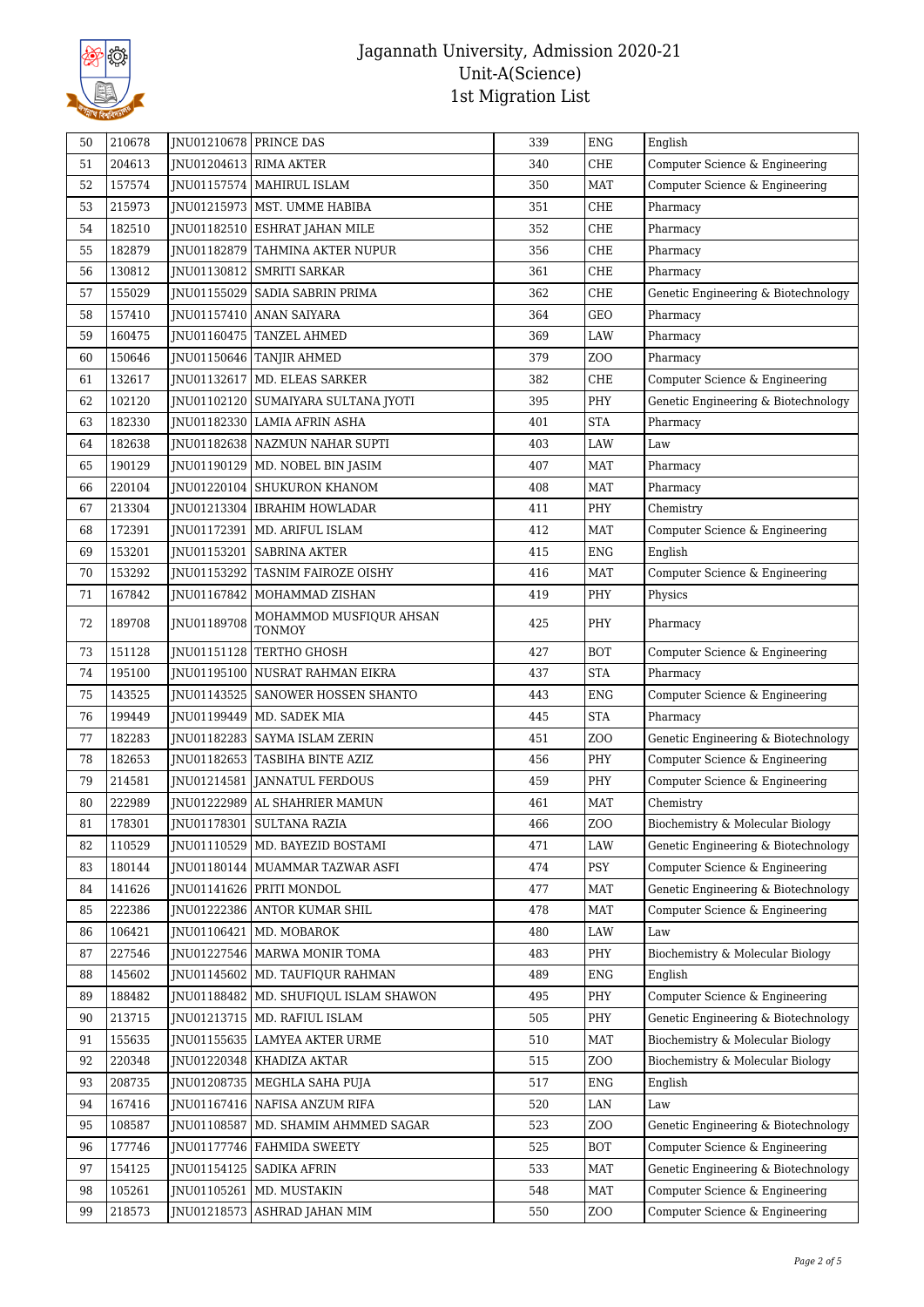

| 100 | 136574 |                          | JNU01136574   MD. ABU. HAYAT MASUM        | 551 | <b>STA</b>       | Microbiology                        |
|-----|--------|--------------------------|-------------------------------------------|-----|------------------|-------------------------------------|
| 101 | 149108 | JNU01149108 RUP SHAHA    |                                           | 563 | ZO <sub>O</sub>  | Genetic Engineering & Biotechnology |
| 102 | 140000 |                          | JNU01140000   MD. ABU SAYED ISLAM         | 579 | LAN              | Computer Science & Engineering      |
| 103 | 122665 |                          | JNU01122665 TAMIM SARKER                  | 589 | LAN              | Law                                 |
| 104 | 128552 |                          | INU01128552 MD HABIBUR RAHMAN             | 590 | <b>MAT</b>       | Mathematics                         |
| 105 | 216498 |                          | JNU01216498   LITHIA BARMA                | 599 | <b>MAT</b>       | Mathematics                         |
| 106 | 182394 |                          | JNU01182394   JANNATUL FERDOUS JANNAT     | 600 | <b>MAT</b>       | Genetic Engineering & Biotechnology |
| 107 | 123536 |                          | JNU01123536   KAZI HOSNEARA PRIYA         | 608 | LAN              | Law                                 |
| 108 | 182932 |                          | JNU01182932   SHANGIDA ISLAM LUCKY        | 611 | <b>MAT</b>       | Genetic Engineering & Biotechnology |
| 109 | 189137 |                          | JNU01189137 RAKIBUL ISLAM MOZUMDAR PRANTO | 614 | <b>BOT</b>       | Computer Science & Engineering      |
| 110 | 183897 | JNU01183897              | <b>SAIMA ROSHID</b>                       | 622 | <b>STA</b>       | Microbiology                        |
| 111 | 178958 | JNU01178958   FARIA NUR  |                                           | 632 | <b>STA</b>       | Computer Science & Engineering      |
| 112 | 183082 |                          | JNU01183082   MOHSINA ISLAM               | 649 | ZO <sub>O</sub>  | Biochemistry & Molecular Biology    |
| 113 | 190051 |                          | JNU01190051 ABDULLAH AL MASUM             | 650 | Z <sub>0</sub>   | Computer Science & Engineering      |
| 114 | 187510 |                          | JNU01187510 NAIMA AKTER                   | 652 | Z <sub>O</sub> O | Genetic Engineering & Biotechnology |
| 115 | 191756 |                          | JNU01191756   SHAFI ABDULLAH              | 653 | <b>FIN</b>       | Computer Science & Engineering      |
| 116 | 151651 | JNU01151651              | MD. MALEK DEWAN                           | 657 | <b>STA</b>       | Genetic Engineering & Biotechnology |
| 117 | 163122 |                          | JNU01163122   HIRONMOY RAHAMAN            | 659 | <b>STA</b>       | Computer Science & Engineering      |
| 118 | 177971 |                          | JNU01177971 NADIA ISLAM                   | 661 | ECO              | Economics                           |
| 119 | 138641 | JNU01138641              | MD. RAHAD RANA                            | 665 | Z <sub>O</sub> O | Biochemistry & Molecular Biology    |
| 120 | 130324 |                          | JNU01130324 TAREKUL ISLAM                 | 666 | <b>STA</b>       | Microbiology                        |
| 121 | 188317 |                          | JNU01188317   MD. TANVIR MAGDUM           | 672 | Z <sub>0</sub>   | Genetic Engineering & Biotechnology |
| 122 | 182478 |                          | JNU01182478 RAHMY AKTER TULY              | 673 | Z <sub>0</sub>   | Computer Science & Engineering      |
| 123 | 176222 |                          | JNU01176222   MD.RIFAT HOSSAIN            | 681 | <b>BOT</b>       | Microbiology                        |
| 124 | 149100 |                          | JNU01149100 NAZNIN AKTER                  | 682 | Z <sub>0</sub>   | Physics                             |
| 125 | 193439 |                          | JNU01193439   HAFEZA BHUIYAN LOTA         | 686 | <b>STA</b>       | Microbiology                        |
| 126 | 132809 |                          | JNU01132809   MD. ATIKUR RAHAMAN RANA     | 690 | ZO <sub>O</sub>  | Genetic Engineering & Biotechnology |
| 127 | 192906 | JNU01192906   MD. FAYSAL |                                           | 692 | ECO              | Genetic Engineering & Biotechnology |
| 128 | 184617 |                          | JNU01184617   RABEYA AKTER SHILA          | 693 | <b>BOT</b>       | Biochemistry & Molecular Biology    |
| 129 | 191320 | JNU01191320              | MD MAGHARUL ISLAM                         | 694 | Z <sub>0</sub>   | Computer Science & Engineering      |
| 130 | 192563 |                          | JNU01192563   ABDUL JABBER                | 697 | Z <sub>0</sub>   | Biochemistry & Molecular Biology    |
| 131 | 156867 |                          | INU01156867 ARIFA AKTER                   | 701 | <b>ZOO</b>       | Biochemistry & Molecular Biology    |
| 132 | 118653 |                          | JNU01118653   SAWDA BEGUM                 | 708 | Z <sub>0</sub>   | Microbiology                        |
| 133 | 130548 |                          | JNU01130548 NUSRAT JAHAN RIYA             | 712 | Z <sub>0</sub>   | Microbiology                        |
| 134 | 183260 |                          | JNU01183260   MONNI AKTER MEEM            | 716 | ZO <sub>O</sub>  | Biochemistry & Molecular Biology    |
| 135 | 183326 |                          | JNU01183326   MAHMUDA AFROSE              | 717 | Z <sub>0</sub>   | Microbiology                        |
| 136 | 183308 |                          | JNU01183308   MITHILA FARZANA             | 718 | Z <sub>O</sub> O | Genetic Engineering & Biotechnology |
| 137 | 190597 | JNU01190597              | <b>GAZI REDOWAN SAKIB</b>                 | 725 | FIN              | Biochemistry & Molecular Biology    |
| 138 | 184049 | JNU01184049              | MOST. SUKHI MON KHATUN                    | 726 | Z <sub>O</sub> O | Biochemistry & Molecular Biology    |
| 139 | 193564 |                          | JNU01193564 FARZANA AKTER                 | 731 | ECO              | Computer Science & Engineering      |
| 140 | 184560 |                          | JNU01184560 RESHMA KAKOLI                 | 732 | Z <sub>0</sub>   | Computer Science & Engineering      |
| 141 | 125380 |                          | JNU01125380   M M OLIUL HAMIM             | 733 | GEO              | Genetic Engineering & Biotechnology |
| 142 | 136035 | JNU01136035              | MD. AMDADUL HAQUE                         | 736 | ZO <sub>O</sub>  | Computer Science & Engineering      |
| 143 | 219075 |                          | JNU01219075   MOST. AYSHA SIDDIKA         | 738 | Z <sub>0</sub>   | Microbiology                        |
| 144 | 231524 |                          | JNU01231524   SHANJIDA AKTER SHANTA       | 740 | <b>BOT</b>       | Computer Science & Engineering      |
| 145 | 191751 | JNU01191751              | MD. SAJIB AHMED SHIPON                    | 746 | Z <sub>O</sub> O | Genetic Engineering & Biotechnology |
| 146 | 182226 |                          | JNU01182226 ANUPAMA SHARMA                | 748 | GEO              | Biochemistry & Molecular Biology    |
| 147 | 188119 |                          | JNU01188119   MD. AKASH MIA               | 751 | Z <sub>0</sub>   | Computer Science & Engineering      |
| 148 | 219482 | JNU01219482              | MD. ARIFUZZAMAN                           | 757 | ECO              | Genetic Engineering & Biotechnology |
| 149 | 182843 |                          | JNU01182843   JARIFA TASNIM               | 759 | Z <sub>0</sub>   | Computer Science & Engineering      |
| 150 | 139666 |                          | JNU01139666 REZAUL KARIM                  | 764 | GEO              | Genetic Engineering & Biotechnology |
|     |        |                          |                                           |     |                  |                                     |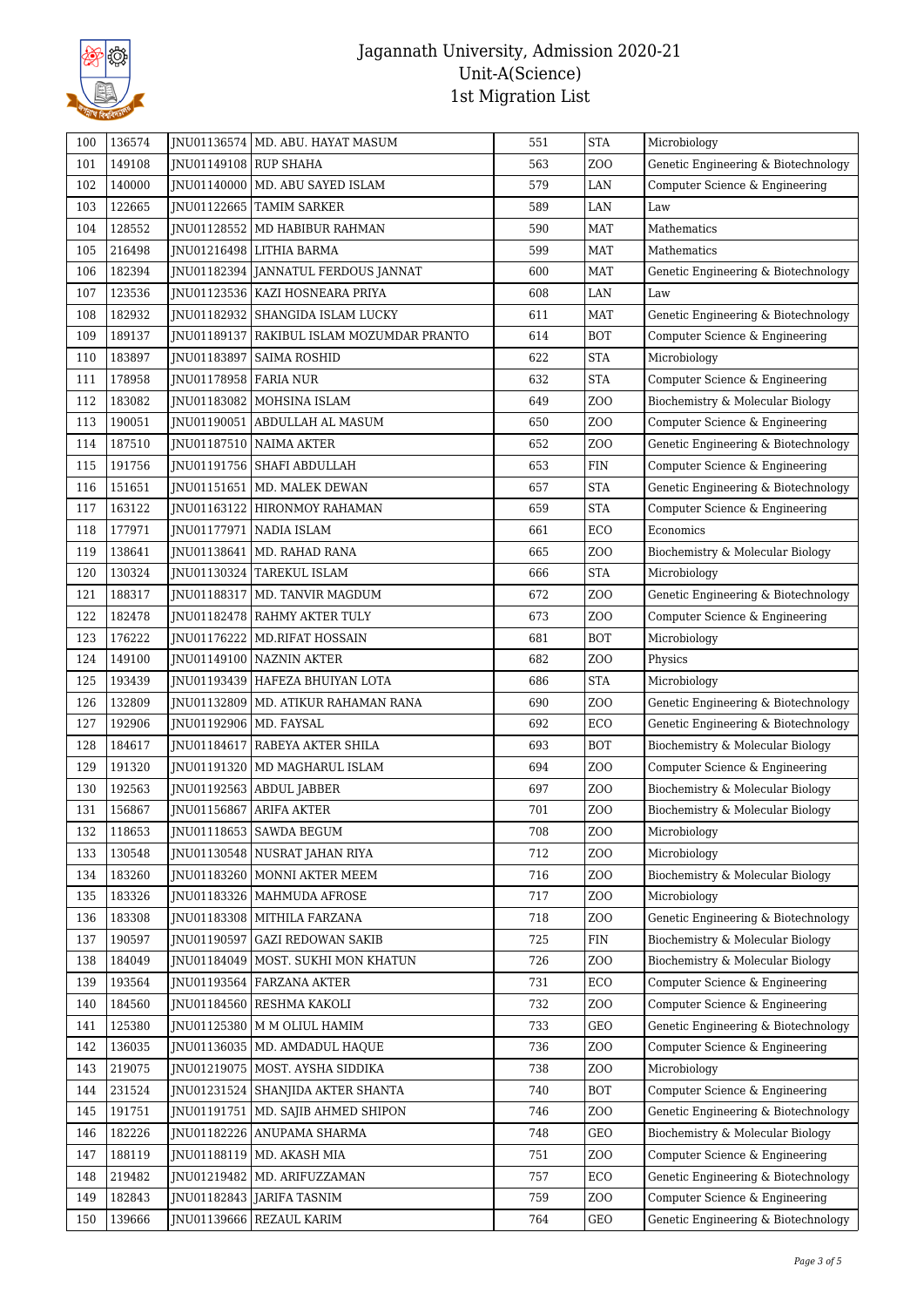

| 151 | 189411 |                        | JNU01189411 KHANDAKER RAFIUL ISLAM    | 765 | PAd        | Computer Science & Engineering      |
|-----|--------|------------------------|---------------------------------------|-----|------------|-------------------------------------|
| 152 | 164645 |                        | JNU01164645   SAMIA ZAHAN             | 769 | <b>BOT</b> | Botany                              |
| 153 | 206136 |                        | JNU01206136   FARHAD BIN MOMIN        | 774 | GEO        | Computer Science & Engineering      |
| 154 | 168876 | JNU01168876 MD. RASEL  |                                       | 780 | <b>BOT</b> | Genetic Engineering & Biotechnology |
| 155 | 226405 |                        | JNU01226405   MD. AL IMRAN            | 781 | $\rm AIS$  | Computer Science & Engineering      |
| 156 | 225326 |                        | JNU01225326   MD. SHAHRIAR KHAN MILON | 782 | <b>BOT</b> | Genetic Engineering & Biotechnology |
| 157 | 191723 |                        | JNU01191723   HASANUZZAMAN UCHASH     | 786 | <b>BOT</b> | Microbiology                        |
| 158 | 176094 | JNU01176094 ADITTA ROY |                                       | 789 | <b>BOT</b> | Microbiology                        |
| 159 | 190273 |                        | JNU01190273 SABIKUNNAHAR              | 790 | PAd        | Computer Science & Engineering      |
| 160 | 182316 |                        | JNU01182316 NAFISA TASNIM             | 795 | GEO        | Genetic Engineering & Biotechnology |
| 161 | 188065 |                        | JNU01188065   SADMAN FAGUN SAD        | 796 | <b>BOT</b> | Microbiology                        |
| 162 | 204529 |                        | JNU01204529 CHANDRIMA CHOWDHURY       | 800 | <b>BOT</b> | Computer Science & Engineering      |
| 163 | 111698 |                        | JNU01111698   MST. JANNATUL FERDOUS   | 804 | PSY        | Genetic Engineering & Biotechnology |
| 164 | 231270 |                        | JNU01231270 ZANNATUL BAKIA PINE       | 806 | <b>BOT</b> | Biochemistry & Molecular Biology    |
| 165 | 183092 |                        | JNU01183092   LAMIA ISLAM             | 807 | <b>BOT</b> | Computer Science & Engineering      |
| 166 | 112936 |                        | JNU01112936   MD. BADHON MAHMUD       | 809 | BOT        | Botany                              |
| 167 | 183762 |                        | JNU01183762   SUMAIA AKTER            | 813 | PAd        | Physics                             |
| 168 | 206366 |                        | JNU01206366   MAHIDUL ISLAM           | 816 | AIS        | Computer Science & Engineering      |
| 169 | 186963 |                        | JNU01186963   ANUSHKA BHATTACHARJEE   | 817 | <b>BOT</b> | Microbiology                        |
| 170 | 188248 |                        | JNU01188248 SAJEDA AKTERY             | 819 | <b>BOT</b> | Computer Science & Engineering      |
| 171 | 113315 |                        | JNU01113315   MD. ZESSAN UDDIN        | 821 | BOT        | Computer Science & Engineering      |
| 172 | 213920 |                        | JNU01213920   MD. NOMAN ALI           | 822 | PAd        | Physics                             |
| 173 | 211543 |                        | JNU01211543 SHADHIN BISWAS            | 830 | <b>BOT</b> | Mathematics                         |
| 174 | 111273 |                        | JNU01111273 ASASH SARKER PRANTA       | 831 | <b>BOT</b> | Microbiology                        |
| 175 | 181900 |                        | JNU01181900   MAJIBUR RAHMAN SARKER   | 834 | <b>FIN</b> | Biochemistry & Molecular Biology    |
| 176 | 182351 |                        | JNU01182351 JANNATUL FERDOUS MAHIMA   | 839 | <b>BOT</b> | Microbiology                        |
| 177 | 231214 |                        | JNU01231214 NISHAT SALSABIL           | 846 | ECO        | Law                                 |
| 178 | 213053 |                        | JNU01213053   MD. RUBAYED HASAN ANIK  | 858 | GEO        | Microbiology                        |
| 179 | 192546 |                        | JNU01192546 SYED ISMEAD HOSSAIN RAZIN | 859 | <b>FIN</b> | Microbiology                        |
| 180 | 113405 |                        | JNU01113405   PARVEZ AHMED            | 864 | PSY        | Biochemistry & Molecular Biology    |
| 181 | 147096 |                        | JNU01147096   MD. SUMON MIA           | 866 | POS        | Law                                 |
| 182 | 199182 |                        | JNU01199182 TAHMIDUL ISLAM            | 869 | ECO        | Microbiology                        |
| 183 | 225544 |                        | JNU01225544   MASUM BILLAH            | 876 | ECO        | Microbiology                        |
| 184 | 165233 |                        | JNU01165233   MOST. ROKAIYA AKTER     | 881 | GEO        | Geography & Environment             |
| 185 | 176890 |                        | <b>INU01176890 ETTAHAD ISLAM ADIB</b> | 883 | GEO        | Law                                 |
| 186 | 211341 |                        | JNU01211341 JEWEL HOSSAIN             | 884 | <b>MKT</b> | Biochemistry & Molecular Biology    |
| 187 | 215358 |                        | JNU01215358   FARZANA AKTER HIRA      | 900 | <b>MKT</b> | Mathematics                         |
| 188 | 182792 |                        | JNU01182792 SUMAIYA AKTER TISHA       | 904 | <b>MKT</b> | Biochemistry & Molecular Biology    |
| 189 | 182864 | INU01182864            | SHARMIN JAHAN SHORMI                  | 906 | POS        | Biochemistry & Molecular Biology    |
| 190 | 182971 |                        | INU01182971 TANJENA SULTANA MIM       | 907 | PSY        | Psychology                          |
| 191 | 189742 |                        | JNU01189742   MRINMOY DEWAN SEMANTA   | 915 | <b>ANT</b> | Biochemistry & Molecular Biology    |
| 192 | 165765 |                        | JNU01165765 JANNATUN MIM              | 918 | PSY        | Biochemistry & Molecular Biology    |
| 193 | 124449 |                        | JNU01124449 SHADIA PARVIN             | 920 | IER        | Biochemistry & Molecular Biology    |
| 194 | 200656 |                        | JNU01200656   MD. SAMIUL ISLAM        | 927 | PSY        | Biochemistry & Molecular Biology    |
| 195 | 184739 | JNU01184739            | <b>ANISHA AKTER</b>                   | 933 | PSY        | Biochemistry & Molecular Biology    |
| 196 | 134774 |                        | JNU01134774 TAJKIA JAHAN TAJ          | 937 | GEO        | Biochemistry & Molecular Biology    |
| 197 | 129427 | JNU01129427            | <b>ARKA BISWAS</b>                    | 941 | GEO        | Microbiology                        |
| 198 | 152388 | JNU01152388            | MD. ASHRAFUL ALAM                     | 943 | MGT        | Biochemistry & Molecular Biology    |
| 199 | 188244 |                        | JNU01188244   MD. IMRAN HOSSAIN       | 948 | GEO        | Biochemistry & Molecular Biology    |
| 200 | 131758 |                        | JNU01131758   MD. SADMAN SAKIB        | 951 | PSY        | Microbiology                        |
| 201 | 202704 |                        | JNU01202704   MD. AL ARAFAT PRANTO    | 954 | AIS        | Microbiology                        |